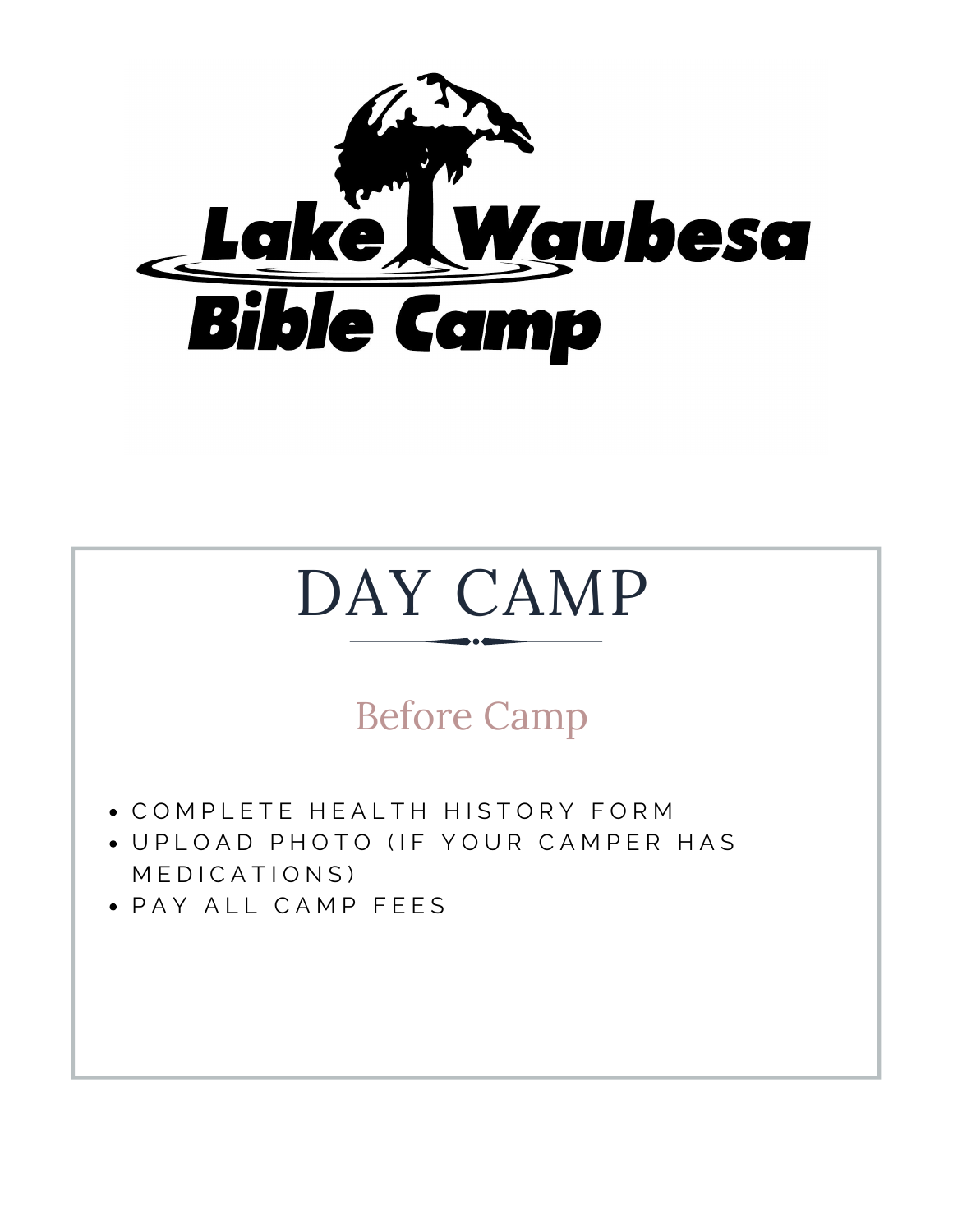# COMMON QUESTIONS

#### When do campers arrive and depart?

Day Camp runs Monday through Friday (Rain or Shine). Drop-off is 9 A.M. Pick-up is 4 P.M.

# What should my camper bring?

Campers should wear play clothes (things can get messy). Please pack a swimsuit & towel, beach shoes, and money for canteen/camp store (if desired). You are welcome to send a lifejacket for your camper. You are highly encouraged to label your camper's items with their first and last name.

# What about spending money?

Campers will be able to purchase canteen treats and camp store items. We recommend \$1-\$2 a day for camp. You may bring money daily or money for the entire week that stays at camp.

# What if I have to cancel?

Each registration deposit is non-refundable and non-transferable.